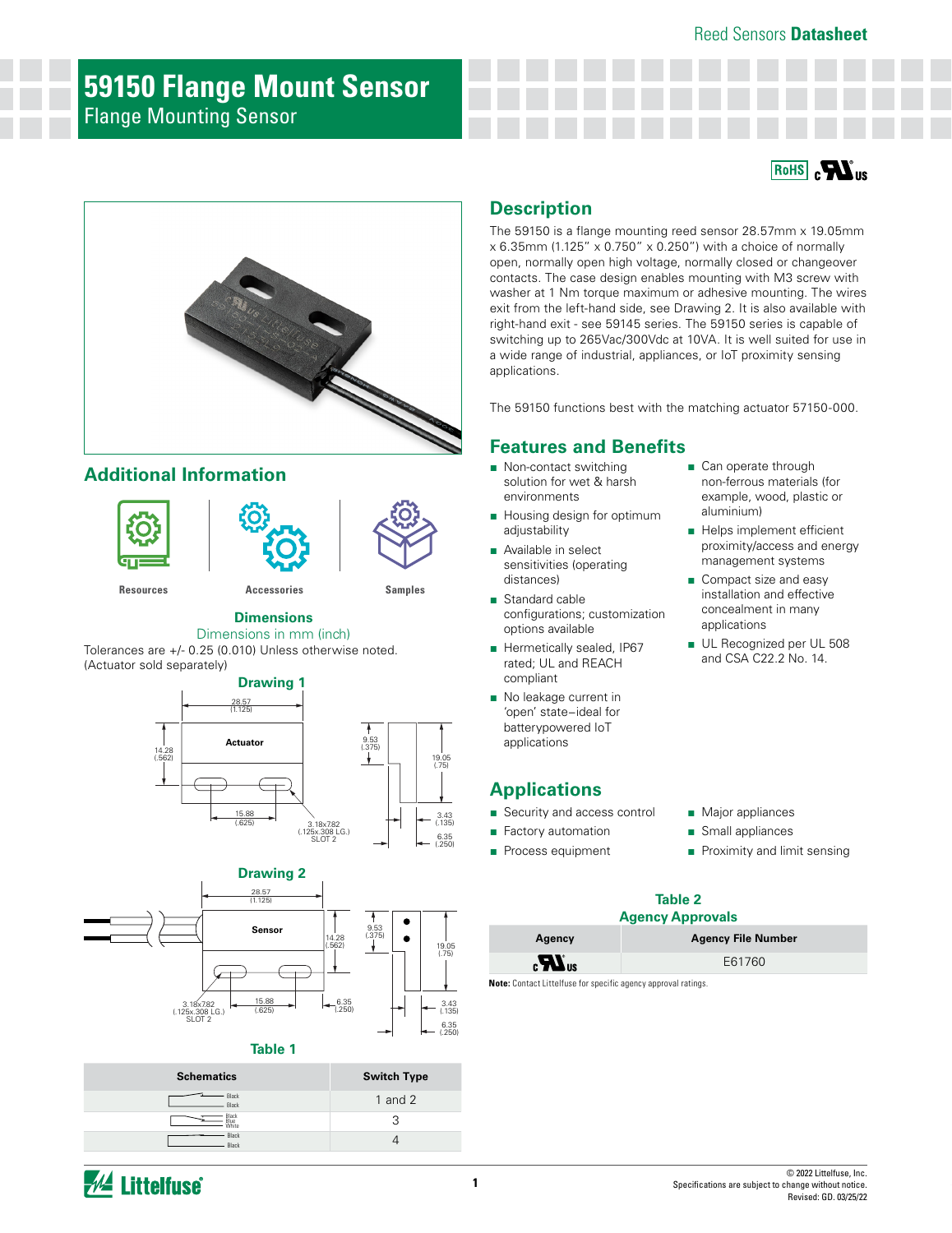# **59150 Flange Mount Sensor** Flange Mounting Sensor

| <b>Contact Type</b>         |                                                  |                                        | <b>Normally Open</b> | <b>Normally Open</b><br><b>High Voltage</b> | <b>Change Over</b>     | <b>Normally Closed</b> |
|-----------------------------|--------------------------------------------------|----------------------------------------|----------------------|---------------------------------------------|------------------------|------------------------|
| Switch Type                 |                                                  |                                        |                      | $\overline{2}$                              | 3                      | $\overline{4}$         |
| Contact Rating <sup>1</sup> |                                                  | VA/Watt - max.                         | 10                   | 10                                          | 5                      | 5                      |
| Voltage $4$                 | Switching <sup>2</sup><br>Breakdown <sup>3</sup> | Vdc - max.<br>Vac - max.<br>Vdc - min. | 200<br>140<br>250    | 300<br>265<br>400                           | 175<br>120<br>200      | 175<br>120<br>200      |
| Current <sup>4</sup>        | Switching <sup>2</sup><br>Carry                  | Adc - max.<br>Aac - max.<br>Adc - max. | 0.5<br>0.35<br>1.2   | 0.4<br>0.30<br>1.4                          | 0.25<br>0.18<br>1.5    | 0.25<br>0.18<br>1.5    |
| Resistance <sup>5</sup>     | Contact, Initial<br>Insulation                   | $\Omega$ - max.<br>$\Omega$ - min.     | 0.2<br>$10^{10}$     | 0.2<br>$10^{10}$                            | 0.2<br>10 <sup>9</sup> | 0.2<br>10 <sup>9</sup> |
| Capacitance                 | Contact                                          | pF - typ.                              | 0.3                  | 0.2                                         | 0.3                    | 0.3                    |
| Temperature                 | Operating                                        | $^{\circ}C$                            | $-40$ to $+105$      | $-20$ to $+105$                             | $-40$ to $+105$        | $-40$ to $+105$        |

# **Table 3**

#### **Table 4**

#### **Product Characteristics**

| Operate Time <sup>6</sup> |                            | ms - max.  | 1.0 | 1.0 | 3.0 | 3.0 |
|---------------------------|----------------------------|------------|-----|-----|-----|-----|
| Release Time <sup>6</sup> |                            | ms - max.  | 1.0 | 1.0 | 3.0 | 3.0 |
| Shock <sup>7</sup>        | 11 $ms$ $\frac{1}{2}$ sine | $G$ - max. | 100 | 100 | 50  | 50  |
| Vibration $7$             | 50-2000 Hz                 | G - max.   | 30  | 30  | 30  | 30  |

**Notes:**<br>2. Ocntact rating - Product of the switching voltage and current should never exceed the wattage rating. Contact Littelfuse for additional load/life information.<br>2. When switching inductive and/or capacitive loads

#### **Table 5 Sensitivity Options (Using 57150 Actuator)**

| <b>Select Option</b>    |                          | S                       |                                                                                                                                                            |             |                         |                         |             | U                       |                         |                          | v                        |                          |
|-------------------------|--------------------------|-------------------------|------------------------------------------------------------------------------------------------------------------------------------------------------------|-------------|-------------------------|-------------------------|-------------|-------------------------|-------------------------|--------------------------|--------------------------|--------------------------|
| <b>Switch Type</b>      | AT<br>Range              | <b>Distance</b><br>(mm) | Pull-In Activation Deactivation Pull-In Activation Deactivation Pull-In Activation Deactivation Pull-In Activation Deactivation<br><b>Distance</b><br>(mm) | AT<br>Range | <b>Distance</b><br>(mm) | <b>Distance</b><br>(mm) | AT<br>Range | <b>Distance</b><br>(mm) | <b>Distance</b><br>(mm) | AT<br>Range              | <b>Distance</b><br>(mm)  | <b>Distance</b><br>(mm)  |
| 1 Normally Open         | $12 - 18$                | $9 - 16$                | $11 - 18$                                                                                                                                                  | $17 - 23$   | 7-15                    | $8 - 17$                | 22-28       | $6-13$                  | $8 - 17$                | 27-33                    | $5 - 11$                 | $7 - 16$                 |
| 2 High Voltage          | $\overline{\phantom{0}}$ |                         | $\overline{\phantom{a}}$                                                                                                                                   | $17-23$     | $8 - 15$                | $10 - 18$               | 22-28       | $7-13$                  | $10 - 17$               | 27-33                    | $6-12$                   | $9 - 16$                 |
| 3 Change Over           | $15 - 20$                | 7-16                    | $9 - 19$                                                                                                                                                   | $20 - 25$   | $6 - 14$                | $8-18$                  | 25-30       | $5-12$                  | $6 - 16$                |                          |                          |                          |
| 4 Normally Closed 15-20 |                          | 7-16                    | $9 - 19$                                                                                                                                                   | $20 - 25$   | $6 - 14$                | $8-18$                  | 25-30       | $5-12$                  | $6 - 16$                | $\overline{\phantom{a}}$ | $\overline{\phantom{0}}$ | $\overline{\phantom{0}}$ |

**Note:**<br>1. Pull-In AT Range: These AT values are the bare reed switch AT before modification.<br>**2.** The activation distance is average value on the final sensor assembly.